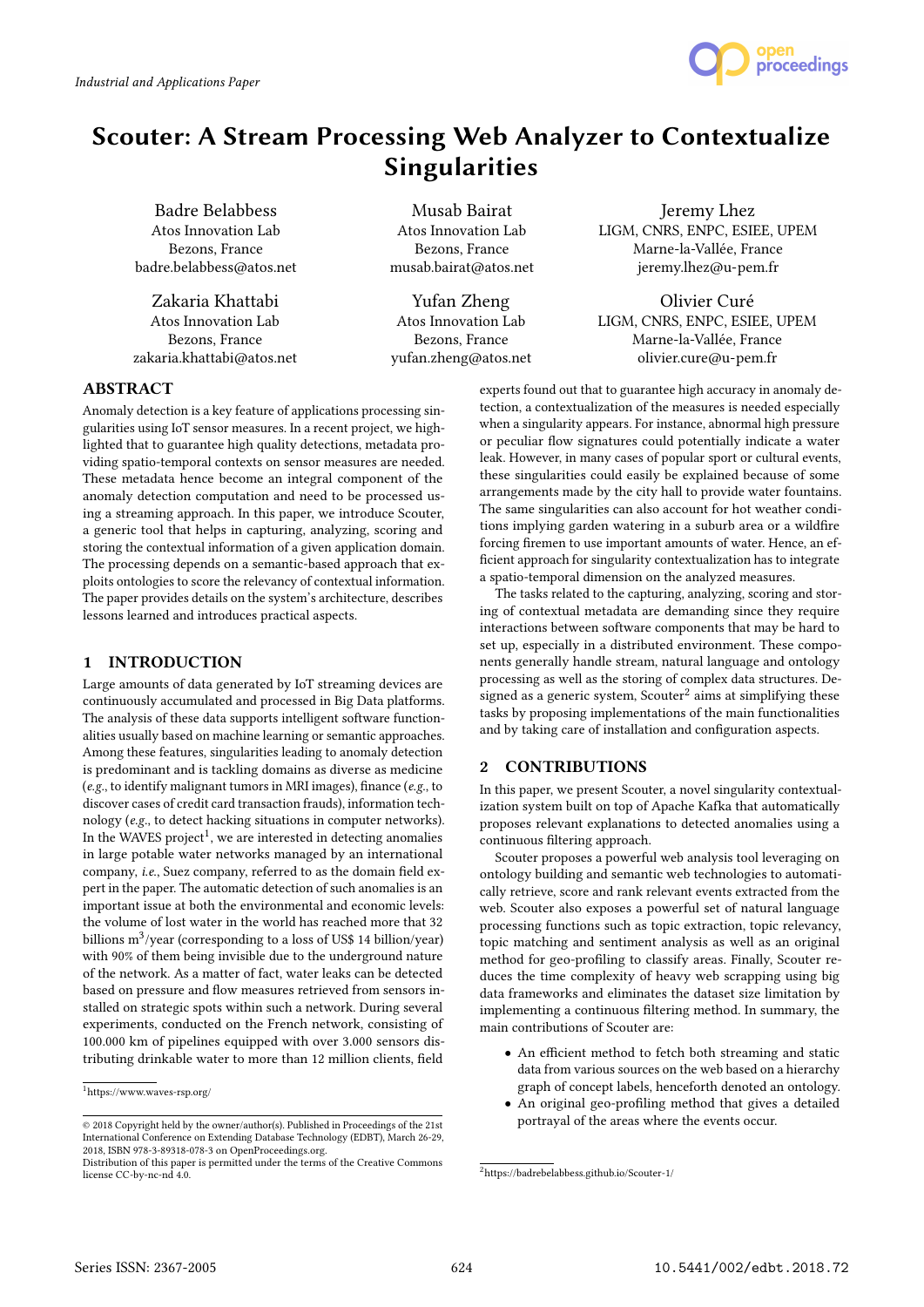

Figure 1: Scouter Architecture

- A novel approach to select relevant non duplicate events using powerful Natural Language Processing (NLP) functions in a three dimensional pipeline: topic extraction, topic relevancy and sentiment analysis.
- A continuous dynamic data filtering technique based on a combination of media analytics scoring and geo-profiling annotations.

### 3 ARCHITECTURE

As a component of the WAVES platform [1], Scouter was developed to be a generic system that can handle both streaming and static events and analyze them using a powerful set of NLP functions and semantic methods. Fully configurable, the primary goal of Scouter is to fetch data efficiently from different web sources, process them in a short amount of time in order to score every event regarding its capability to explain anomalies detected by the platform. As detailed by Figure 1, the main components of our system are: a set of Web data connectors, a media analytics unit, a geo-profiling unit, a storage mainframe, a messaging broker and a web service provider.

The web connectors consume data from different data sources at a certain frequency based on predefined configurations which can be specified using a web interface. These sources include social networks namely Twitter and Facebook (e.g., citizens commenting on water leaks nearby) but also media sources such as RSS feeds from various newspapers listed in Table 1(e.g., an article from the French newspaper Le Monde mentioning a fire), weather information from Open Weather Map (e.g., climate conditions during a specific event), organized events from Open Agenda (e.g., concerts, exhibitions or sporting events) and also specific information retrieved from DBpedia (e.g., number of inhabitants or type of neighborhoods). All of these data sources are consumed in a powerful multi-threading mechanism using rest APIs. The concepts, subconcepts and properties used to fetch data are represented in an ontology that formalizes the different relationships in a sound manner. More details about the ontology are provided in the section 4.1.

The media analytics unit digests fetched feeds from Kafka and leverages on the Apache Spark distributed framework to analyze feeds in real-time. Feeds are recorded as events annotated with location, start/end dates and description. In order to filter the most relevant events without any duplicates in the database, a topic extraction approach and a sentiment analysis are combined to match topics. The topic extraction parses the text of feeds to discover term occurrences. Then, the scoring module takes advantage of user defined weights, <sup>i</sup>.e., a real value in the [0, <sup>1</sup>] range, associated to ontology concepts to provide an overall scoring for each text. The sentiment analysis classifies the feeds into positive or negative categories using the maximum entropy algorithm [2]. It builds a model using multinomial logistic regression to determine the right category for a given text. Simultaneously, the geo-profiling unit provides geographical characteristics for the analyzed area. It determines the type of terrain surrounding the anomaly location. Based on points of interest and terrains for a given zone, a profile is generated that describes the category of the targeted region using a configurable classification.

After the scoring step, events are recorded into a scalable and distributed document database (namely MongoDB). As a result, we obtain in real-time spatio-temporal and scored contexts that can assist the operator to explain an anomaly detected in the underground water pipeline network. Scouter also provides a metrics monitoring tool to track the performance of the system including query times, event processing times, events count and topic extraction training times. These metrics are stored in a time series database with very high read/write access (namely InfluxDB). Finally, the Web services component is used for configuring the system. It provides Rest-based interface that can be integrated with a graphical user interface to deliver configuration parameters in an user-friendly and readable way.

#### 4 MEDIA ANALYTICS & NLP

In this section, we detail the methodology of collecting data from the various types of sources available on the web. This process is built on four major components that work together in order to:

- Extract the most relevant events based on a complex graph of concepts and properties.
- Identify the appropriate summaries from each event with the maximum expressiveness.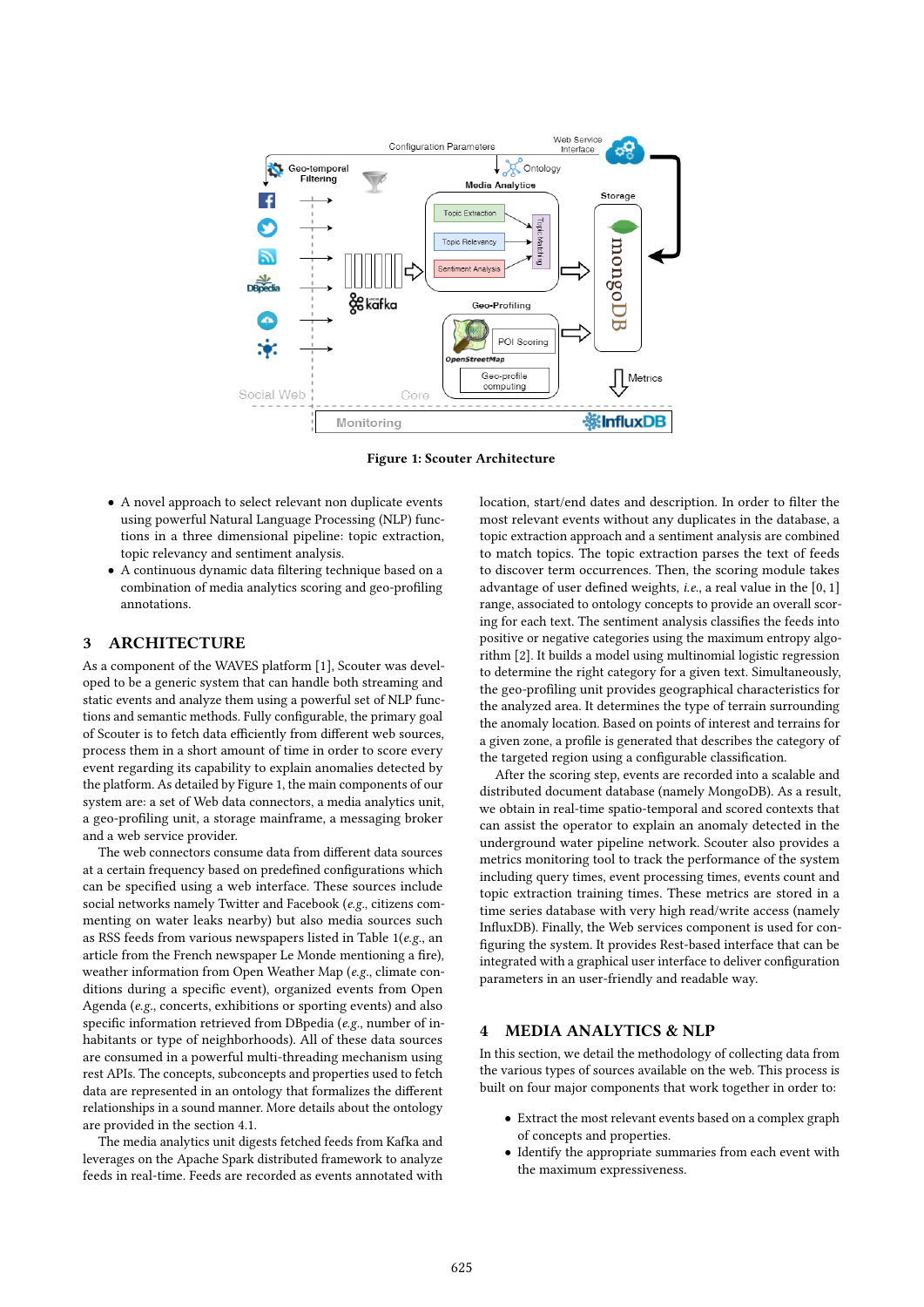• Avoid duplicate events stored in the database by comparing summaries and assessing the similiarity between them using sentiment analysis.

## 4.1 Ontology

Every scrapping tool relies on a configuration file that lists the properties of words, concepts or events that it tries to fetch [3]. In Scouter's case, the fetching capabilities rely heavily on a pre-built ontology that lists the main concepts the user is looking for but also organizes the relations in two dimensions:

Vertical Hierarchy: A given concept (e.g., Fire) can have multiple sub-concepts (e.g., Blaze, Wildfire) or aliases and mispellings (e.g., fir, wild-fire, blayz).

Horizontal Dependency: A concept can have multiple properties that describe a specific state in a certain time period. For example, water can be potable, but can also leak or have a specific color.



Figure 2: Ontology Overview

By combining the concepts and the properties through predicates, we can build a complex graph such as the one in Figure 2 used for the water leak use case. We can easily argue that this type of structure holds more expressiveness than a classic list of keywords exposed in a configuration file.

## 4.2 Topic Extraction

After fetching the proper events from the various sources based on the ontology of concepts and subconcepts, the next step is to extract meaningful topics from the events following the pipeline in in Figure 3.



Figure 3: Topic Extraction Pipeline

The main preprocessing here concerns the cleaning of the input text, the identification of potential candidates, and finally the

stemming and case-folding of the phrases. Input files are filtered to regularize the text and determine initial phrase boundaries, then the splitting into tokens alongside several modifications are made (apostrophes are removed, hyphenated words are split in two, etc). Next, we consider all the subsequences in order to determine the ones that are suitable candidate phrases. To increase the accuracy, we use a list of french stop-word list containing more than 500 words in different syntactic classes (conjunctions, articles, particles, etc). Then we case-fold all words and stem them using the iterated Lovins method [4] to discard any suffix, and repeating the process until there is no further change. Stemming and case-folding allow us to treat different variations on a phrase as the same thing.

The main processing involves two calculated features for each candidate phrase : the phrase frequency in the input text compared to its rarity in general use and the first occurrence, which is the distance into the input text of the phrase first appearance. These two features are converted to nominal data for the machine-learning process and a discretization table for each feature is derived from the training data. Finally, we generate a model that gives the scores for every candidates and ranks them using Naive Bayes techniques [5].

#### 4.3 Topic Relevancy

Several research works tackle the issue of automatic summarization [6]. The tools proposed generally mix several classes of features such as summary likelihood, use of topic signatures or syntactic analysis [7]. In our case, we chose a direct approach based on distributional similarity that compares input and summary content. In fact, we consider that a good summary should be characterized by low divergence between probability distributions of words in the input and summary, and by high similarity with the input. For this purpose, we used two common measures: the Kullback Leibler divergence and the Jensen Shannon divergence.



Figure 4: Topic Relevancy Pipeline

First, words in both input and summary are stemmed and separated before any computation. Then we compute the two measures:

Kullback Leibler (KL) divergence: It corresponds to the average number of bits wasted by coding samples belonging to P using another distribution Q, an approximate of P. It is given by:

$$
D_{\text{KL}}(P||Q) = \sum_{i} P(i) \log \frac{P(i)}{Q(i)}
$$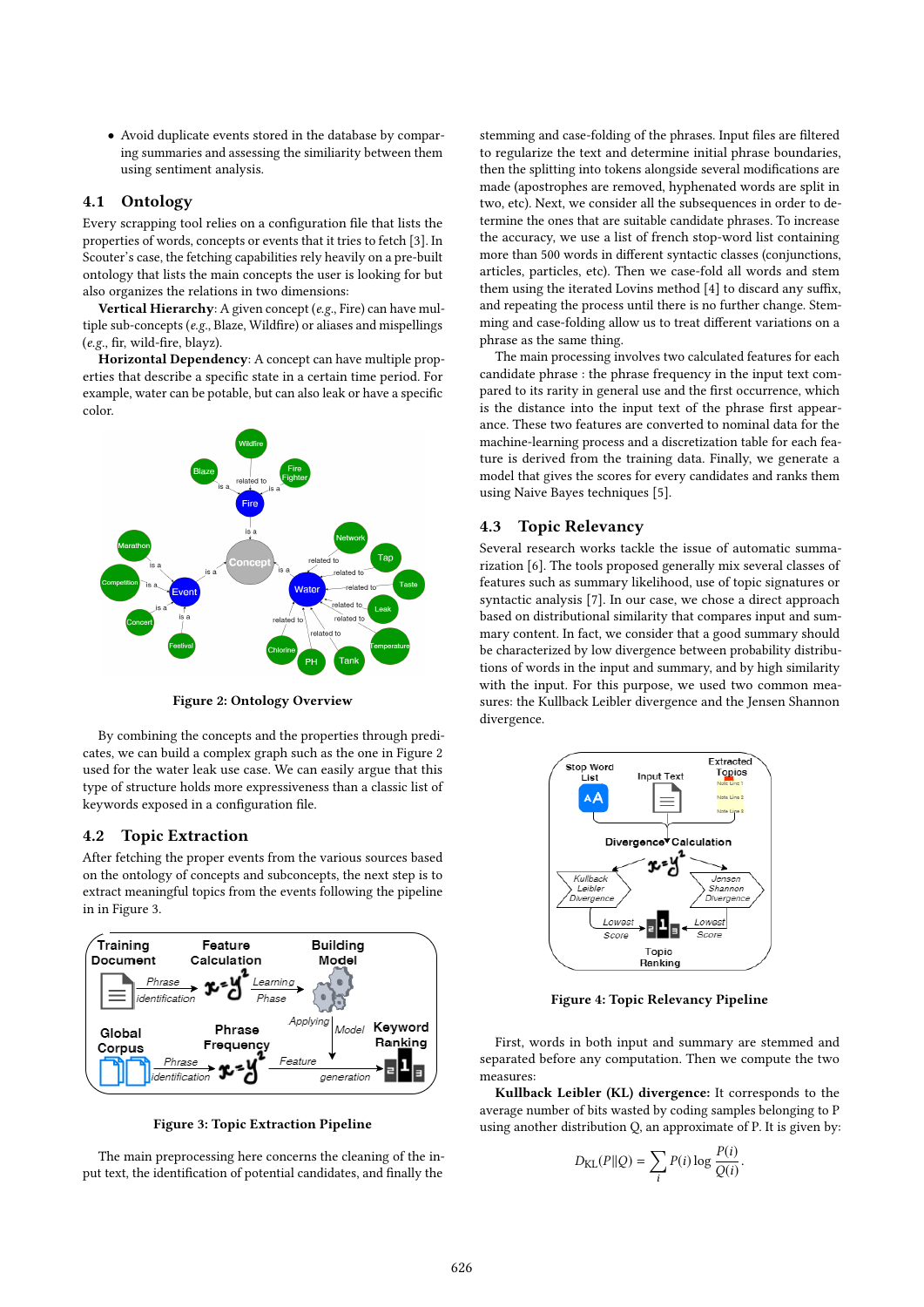In our case, the two distributions of word probabilities are estimated from the input and summary, respectively. Because KL divergence is not symmetric,both input summary and summary input divergences are introduced as metrics. In addition, we perform a simple smoothing using an approximating function that captures important patterns while leaving out noise and other fine-scale structures.

Jensen Shannon (JS) divergence: This one leverages on the fact that the distance between two distributions cannot be very different from the average of distances of their mean distribution. It is given by the following formula:

$$
JSD(P || Q) = \frac{1}{2}D(P || M) + \frac{1}{2}D(Q || M)
$$
 (1)

where 
$$
M = \frac{1}{2}(P + Q)
$$
 (2)

In contrast to KL divergence, the JS distance is symmetric and always defined. We compute both smoothed and unsmoothed versions of the divergence as summary scores. The final step is to use the output of these two functions to rank the extracted topics and keep only the ones with the best summarization score (i.e., lowest divergences).

#### 4.4 Sentiment Analysis

During the last decade, sentiment analysis has known an exponential development due to the growing usage of social networks and the popularity of websites where people can state their opinion on different products and rate them. Many solutions have been proposed and packaged in several technologies [8], we propose in this section a simple approach based on some tools provided by the Stanford CoreNLP toolkit [9].



Figure 5: Sentiment Analysis Pipeline

Before applying the model, we need to launch several preprocessing steps that will improve the accuracy of the output score. Here, three steps are involved:

Tokenization: It separates the text into a sequence of tokens and saves the character offsets of each token in the input text. Then we split a sequence of tokens into meaningful sentences.

Entity Recognition: It checks if the tokens are consistent and conform to a predefined standard before trying to determine the likely gender information to names based on a dictionary. Then, the recognition algorithm annotates recognized tokens as persons, locations, organizations, numbers, dates, times or durations.

Syntactic Resolution: The system used a full syntactic analysis, including both constituent and dependency representation, based on a probabilistic parser.

Since our use case is to analyze media and social networks within the French territory, we used a French dictionary embedded in a wrapper to analyze the words.

After the preprocessing phase, we enter the main computation step where we apply the model. Among several models, we chose the compositional one over trees using deep learning. It relies on nodes of a binarized tree of each sentence, including, in particular, the root node of each sentence, that are given a sentiment score. In order to capture the sentiment of an input text, a Recursive Neural Tensor Network model (RNTN) is built based on the characteristics of the input phrases. These phrases are represented using word vectors and a parse tree, then we compute vectors for higher nodes in the tree using the same tensor-based composition function. This approach is inspired from the recursive deep models for semantic compositionality developed by Stanford[10].

## 4.5 Topic Matching

As stated at the beginning of this section, the goal of the different steps in the media analytics part is to extract the most relevant unique events by annotating them with a meaningful summary. Hence, we try to avoid duplicate events that refer to the same happening or occurrence. In order to complete this task with high accuracy, we are mixing several approaches relying on NLP processing from ontology building to sentiment analysis. The process follows the following steps: For each event fetched from the different sources, the topic extraction phase will propose a list of potential summaries based on a Bayesian approach. Then these summaries will be ranked using the lowest divergences (i.e., KL divergence and JS divergence) in order to assess their accuracy. Among the highest ranked ones, we will check if they have the same sentiment *(i.e., positive, neutral or negative)*. If one of the selected topics during this process have the same sentiment, we assume then that they are referring to the same event in the same way. Therefore,we conclude that these events are duplicates and we only keep the content of one event. Also, we annotate the event with a reference from the other deleted event to show to the final user that this specific event is present in different sources. The overall pipeline of our media analytics module is detailed in figure 6.



Figure 6: Topic Matching Pipeline

Even though this module provides powerful functions to filter relevant unique even, a spacial dimension is required to fully contextualize the detected anomaly. This part will be explained in the following section.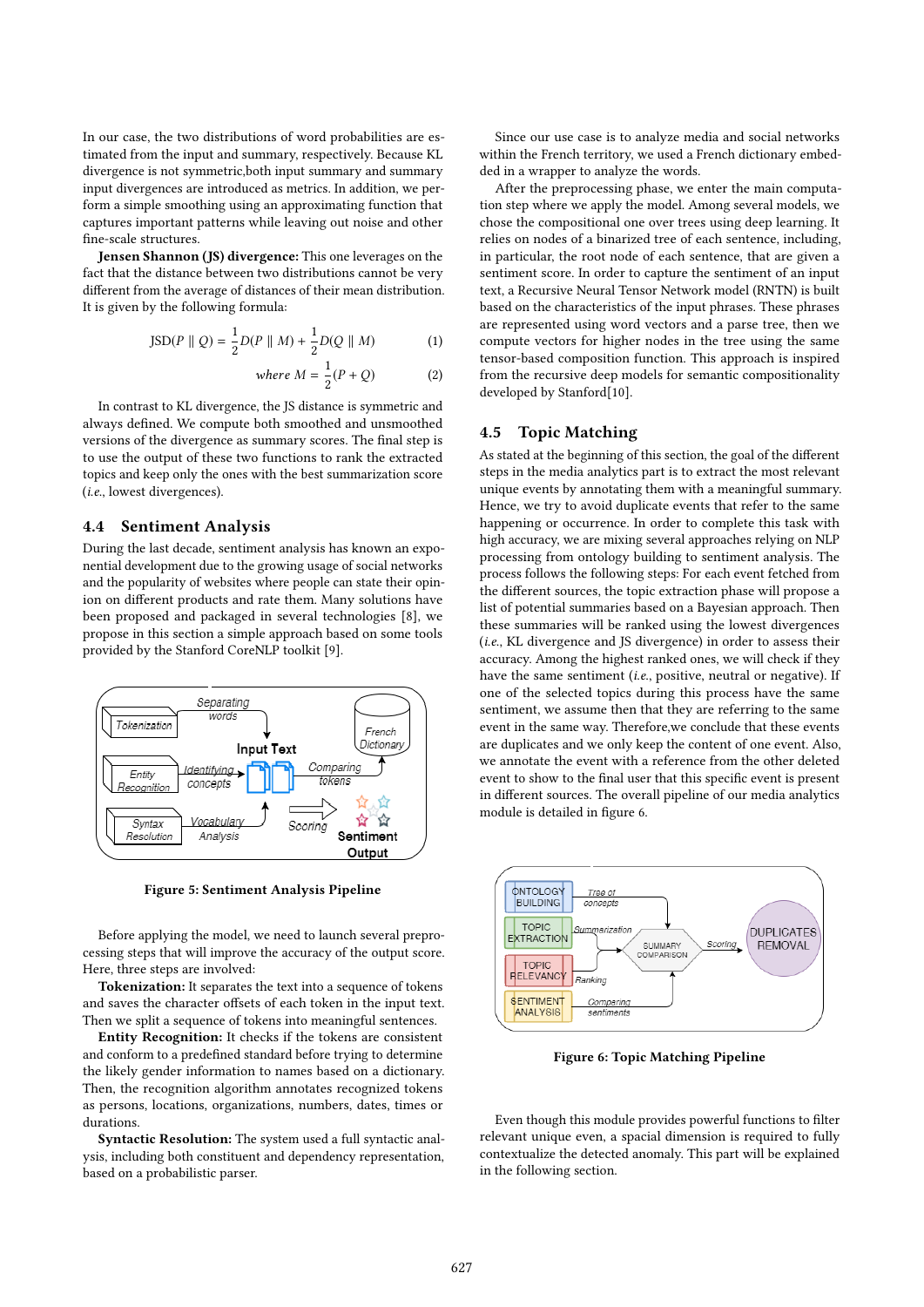## 5 GEO-PROFILING

## 5.1 Methodology

The goal of Scouter is to provide relevant information to contextualize and potentially explain detected anomalies. The media analytics module helped in filtering the relevant events and removing duplicates, however geographical information about the area where the anomaly is spotted could further fine-tune and improve the accuracy of the context. This task is handled by two complementary modules: Geo-profiling module and reasoning module. It can be performed before the reasoning, to orientate the research of events, or after, to change the ranking of the potential sources.It is composed of two methods, that are combined and enriched with a third consumption-based method for better results.

Method 1: It extracts points of interest (POI) present in a given sector, from online geographic data sources, to determine the proportion of different types of surfaces composing it. The domain field expert selected the types of surfaces relevant to our use cases, giving us five profiling parameters: residential, natural, agricultural, industrial and touristic. Then, we created a rating file, assigning notes to each POI, in order to compute a score for each type of surface, and calculate its proportion (i.e., a real value in the [0,1] range).

Method 2: It is also based on geographic data, but uses features modeled as polygons instead of POI. The inclusion tests are more complete, since some polygons may be included completely or partially inside the consumption sector. Also, the computation is not performed using the rating system, but the areas of the polygons, which are less arbitrary. Otherwise, both methods produce the same result: proportions (also as real value in the [0,1] range) for each type of surface.

Method 3: For certain types of consumption sectors, our two methods can slightly differ. To decide which method should be used in each case, we added a third method that computes what we denote as the consumption ratio. For each sector, we compute the daily flow, and make an average over a long period of time to avoid anomalies; then we divide this flow by the pipeline length on the sector to obtain the ratio. A low ratio corresponds to a sector with few consumers, such as countryside zones, a high ratio is the opposite. The program selects the best profiling using those criterion.

In case of a mixed result, we compute the average of the methods, to reflect the fact that there may be both open zones and populated locations. In Figure 7, we sum up our profiling strategies by highlighting their collaborations and the input data for each method.



Figure 7: Profiling Overview

#### 5.2 Tools & Resources

The geo-profiling module relies essentially on open data: the identification of the anomalies sources can only be performed with external sources, and so is their probabilistic classification.

The origins of the problems detected are generally external events that affect the quality parameters on the network. Several types of events can be responsible such as natural disasters, sport events or cultural exhibition. Some are not predictable and will be noticed by mining the proper sources, but others can be detected easily: sport events are announced a few weeks in advance, a cultural festival may be scheduled several months before. Some events can also be taken in account, even though they are not directly causing anomalies: meteorological data will help in deciding the relevancy of other events (i.e., an open air festival will be more relevant as a cause of anomaly in the case of a warm weather). Static data may also provide accurate information such as Open Street Map. It has been selected because of its relative completeness compared to other online data like GeoNames. In addition to those geographic information, the Linked Open Data also provides a great amount of details on locations surrounding our water network. Some are useful to enhance the profiling or the classification of sources (e.g., population density, touristic attractions or GDP), others are potential original events (e.g., religious celebrations or regular typical events).

## 6 EVALUATION

In this section, we discuss the performance metrics used in our system, we evaluate the media analytics part on several dimensions such as the quality of events collected, then we focus on the geo-profiling module.

#### 6.1 Media Analytics

In this setion, we refer to an experimentation collecting for 9 hours events (feeds) from all the mentioned sources namely social networks (Facebook and Twitter), newspapers (RSS feeds), Open Agenda and DBPedia for organized events, Open Weather Map for climate conditions. The target geographical area of interest is a group of cities in the suburb of Paris, France, denoted as Versailles and having a coordinates bounding box. The parameters used for each of the data sources are explained in Table 1.

| Source                    | Fetch     | Pages of                    | Concepts    |  |  |  |
|---------------------------|-----------|-----------------------------|-------------|--|--|--|
|                           | Frequency | <b>Interest</b>             | Scores      |  |  |  |
|                           |           | Mon Versailles              |             |  |  |  |
| Facebook                  | 12 hours  | Versailles Officiel         | meter:1     |  |  |  |
|                           |           | Public Events               | damage:10   |  |  |  |
|                           |           | @Versailles                 | concert:10  |  |  |  |
| Twitter                   |           | @monversailles<br>Streaming |             |  |  |  |
|                           |           | @prefet78                   | fire:10     |  |  |  |
|                           |           | #sdis78                     | water:10    |  |  |  |
| Open                      | 24 hours  |                             | blaze:1     |  |  |  |
| Agenda                    |           |                             | wildfire:10 |  |  |  |
| Open Weather              | 4 hours   |                             | flow: $5$   |  |  |  |
| Map                       |           |                             | tank:1      |  |  |  |
| DBpedia                   | 24 hours  |                             | chlore:5    |  |  |  |
|                           |           | Le Parisien                 | pressure:5  |  |  |  |
| <b>RSS News</b><br>Papers |           | 78 Actu                     |             |  |  |  |
|                           | 12 hours  | versailles.fr               |             |  |  |  |
|                           |           | Sdis78                      |             |  |  |  |
|                           |           | yvelines.gouv.fr            |             |  |  |  |

Table 1: Data Sources and Concepts Scores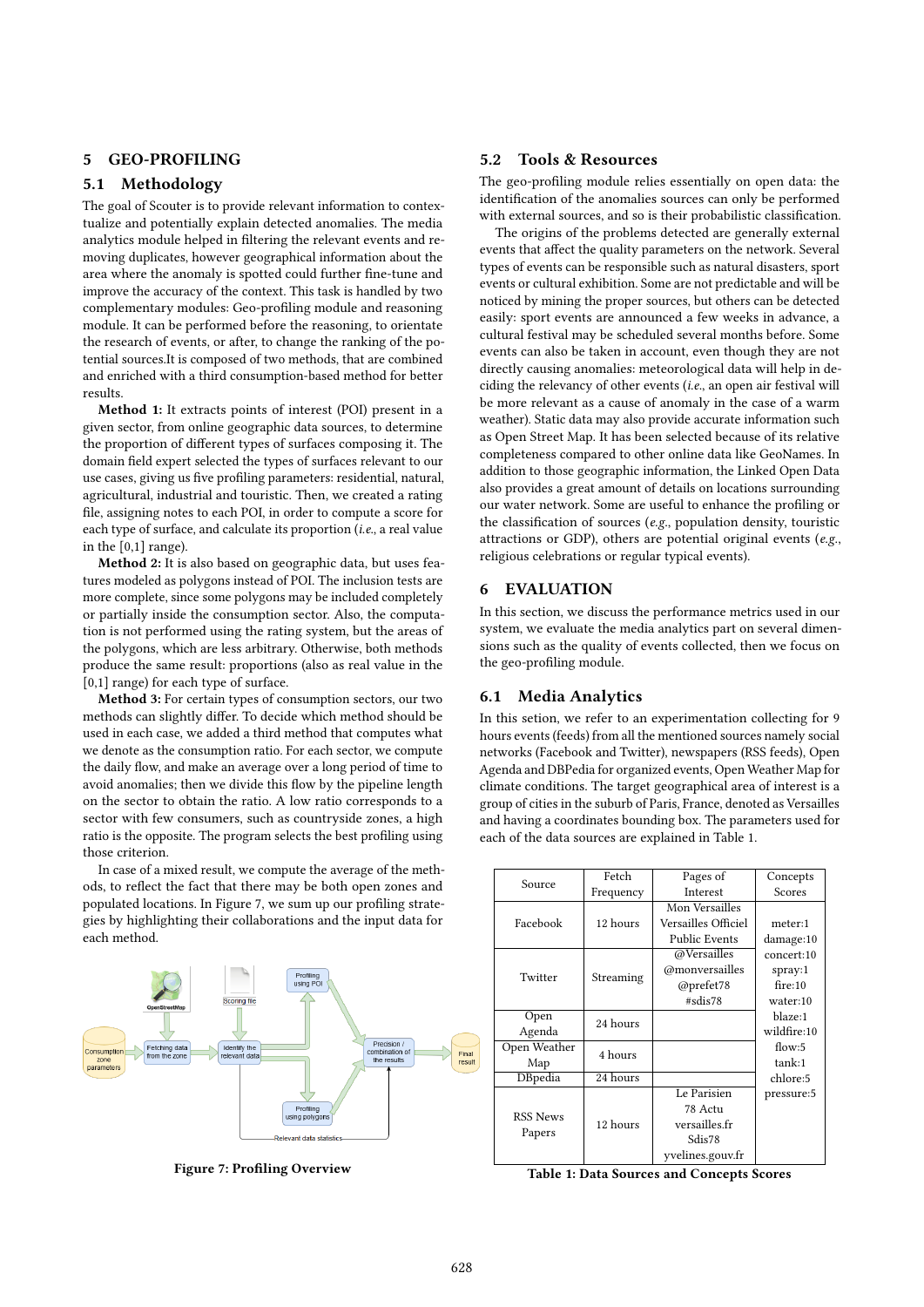For instance, Twitter was run using a streaming API over all the tweets located in the bounding box, a special attention was given to extracted events from some feeds (e.g., @Versailles or @monversailles) since they are official accounts of the city. The keywords used to query these tweets are a set of 12 concepts (each one having sub-concepts in the ontology) with an affected weight that scores the relevancy of the keyword.

For this evaluation, the system is evaluated in terms of the following measures:

Number of collected and stored events: It represents the number of received feeds from all the data sources during the run time. Figure 8 shows the number of events collected during the run and the number of events stored in the database that have a score higher than 0. We can clearly see that many of the collected events (around 28% for this experiment) are not relevant, therefore they will be useless for the operator as a potential explanation for the anomalies.



Figure 8: Collected & Stored Events for 9 Hours

Kafka Queue Messages Per Second: It represents the number of messages (events) written to Kafka broker, it can indicate the load on the messaging queue. When Scouter is running, all processors start ingesting data, then each of them will sleep until the next round after certain frequency. This explains the peak at the starting time of the figure 9, while after that, only Twitter stream feeds are being written to Kafka queue.



Figure 9: Kafka Throughput

Topic extraction training and Average Processing time: They represent the time spent on building the training model for detecting topics and processing the incoming events.

Table 2 shows the average time needed to score all collected events, it is calculated by dividing the sum of scoring time for each of the events by the collected events count. It also shows the training time for topic extraction algorithm to build the model that is used to detect topics. We can see that Scouter performs very well with relatively large number of events coming to the system without any failure or delay.

| Measure                                 | Time in Millisecond |  |  |  |  |
|-----------------------------------------|---------------------|--|--|--|--|
| <b>Average Processing Time</b>          | 7.43                |  |  |  |  |
| <b>Topic Extraction Training Time</b>   | 474                 |  |  |  |  |
| <b>Table 2: Scouter Processing Time</b> |                     |  |  |  |  |

## 6.2 Quality of Events Collected

To evaluate the quality of the events collected, we considered the water leaks use case, where the events were fetched from the mentioned data sources over 9 hours, using the ontology in Figure 2 and the assigned score listed in Table 1. The domain expert provided the time stamp and location of all the anomalies reported on 2016 which came to 15 in total. From the database, we fetched all stored events close to the time stamp and location of each anomaly and presented them to five domain experts. For each event, they were asked if they believe that this event can give a proper and relevant explanation for the anomaly reported. A constraint was imposed, the answer had to be binary, i.e., Yes or No, in order to simplify the interpretation of the results.

Table 3: Domain Experts Evaluation

| Eval- | Events   |   |          |   |          |          |          |          |          |    |   |          |          |          |          |
|-------|----------|---|----------|---|----------|----------|----------|----------|----------|----|---|----------|----------|----------|----------|
| uator |          | 2 | 3        | 4 | ć        | o        |          | 8        | 9        | 10 |   | 12       |          | 14       | 15       |
|       | $\times$ | √ | $\times$ | √ | v        | $\cdot$  | ×        | √        | $\times$ | ×  |   | $\times$ | $\times$ | $\times$ | $\times$ |
| 2     | $\times$ |   | $\times$ | v | v        |          | $\times$ | √        | $\times$ | v  |   | $\times$ | $\times$ | $\times$ | $\times$ |
| 3     | ×        |   | $\times$ | v | v        | ×        | √        | $\times$ | ×        | v  | × | v        | v        | $\times$ | ×        |
| 4     | ×        |   | $\times$ | v | v        |          | $\times$ | √        | $\times$ | v  | × | $\times$ | √        | $\times$ | $\times$ |
| 5     | ×        |   | $\times$ | v | $\times$ | $\times$ | ×        | √        | $\times$ | ×  |   | $\times$ | $\times$ | $\times$ | ×        |

To evaluate the reliability of the annotation, we used Fleiss kappa measure [11]. It is a statistical measure that aims to assess the reliability of agreement between a certain number of annotators when assigning labels to categorical subjects. It can be interpreted as expressing the extent to which the observed amount of agreement among raters exceeds what would be expected if all raters made their ratings completely randomly. It follows the equation below with the calculated results for our 5 evaluators scenario:

$$
kappa = \frac{\bar{P} - \bar{P}_e}{1 - \bar{P}_e} = \frac{0.84 - 0.5256888889}{1 - 0.5256888889} = 0.6626686657
$$
\n
$$
where \ \bar{P}_e = \sum_{j=1}^k P_j^2 = \sum_{j=1}^k \left(\frac{1}{Nn} \sum_{i=1}^N n_{ij}\right)^2
$$
\n
$$
And \ P_i = \frac{1}{n(n-1)} \sum_{j=1}^k n_{ij} (n_{ij} - 1)
$$

P is the mean of Pi, the extent to which annotators agree for the event. Pe is the summation of squared Pj, where Pj is the proportion of all assignments which were to the j-th category. In these equations, N is the number of Events, n is the number of annotators and k is the number of categories we have (Yes and No in our use case).

Based on the table for interpreting kappa values[12], we can say that the annotators have substantial agreement on the events annotated as being a relevant explanation for a water leak anomaly. Therefore, we can say that Scouter system was effective in selecting the most relevant events and provided a substantial help to contextualize anomalies related to water leaks.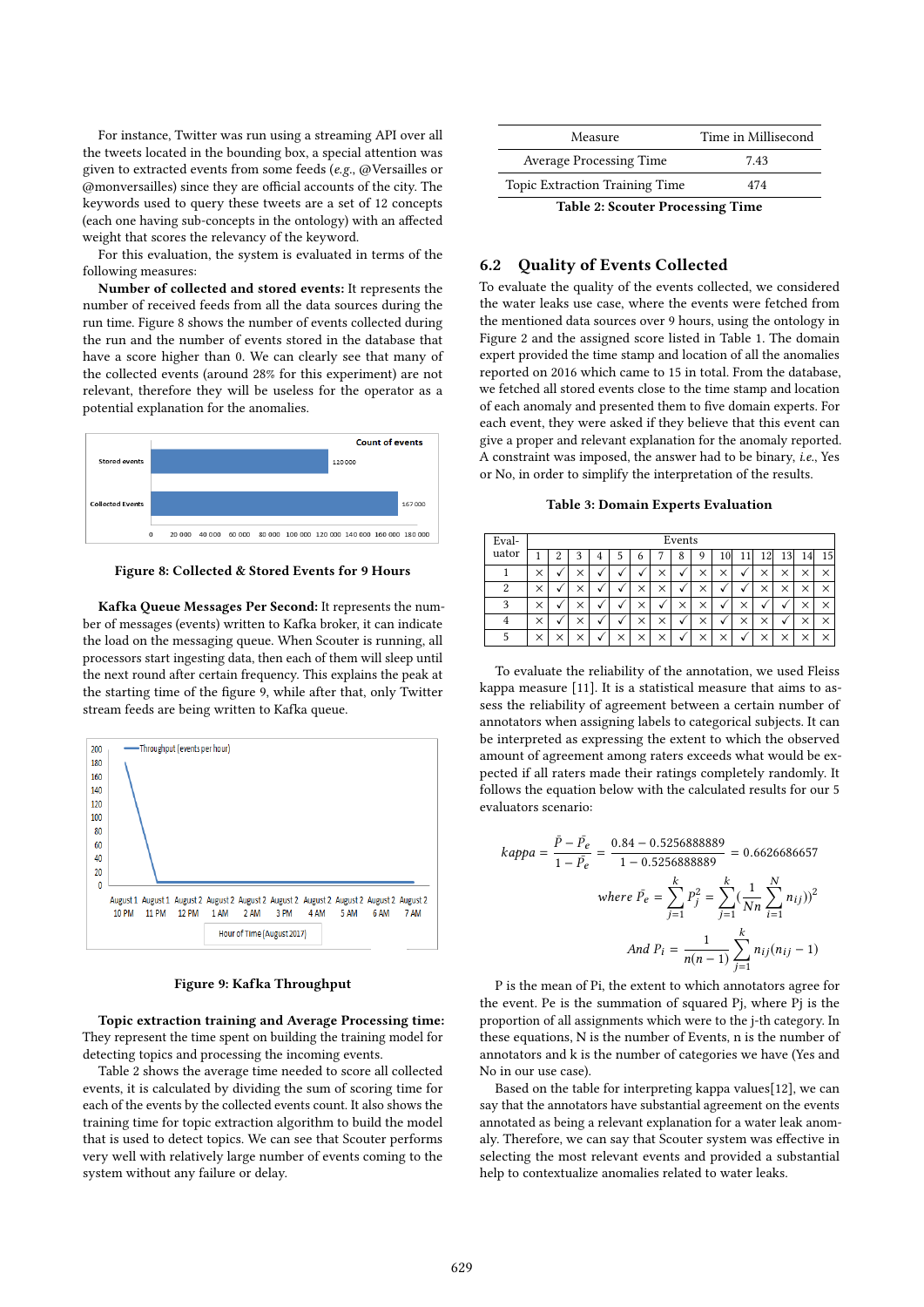However, we are still aiming at improving the evaluation of stored events based on the following 2 key points :

- Only 5 experts participated in this evaluation which is not sufficient regarding the scale of the use case.Therefore, we are preparing a new evaluation with dozens of field experts from various companies to assess more accurately Scouter.
- Data are collected over a short period related to 2017. We would like to extend the evaluation to the anomalies reported in 2015 and 2017 in order to test the full capabilities of Scouter.

## 6.3 Geo-profiling

The profiling module can be executed "offline" in our system. This means that it does not need to be integrated within the stream processing. In fact, the data required as input are mostly static: geographic data are rarely updated, and the network configuration does not change much over time. We performed a series of tests on several data sets given by the domain expert on both national and international levels.

|               |                     | Available                  | Profiling                      |             |                |  |  |
|---------------|---------------------|----------------------------|--------------------------------|-------------|----------------|--|--|
| Area          | #<br><b>Sensors</b> | <b>OSM</b><br>data<br>(Mo) | Consump-<br>tion ratio<br>(ms) | POI<br>(ms) | Region<br>(ms) |  |  |
| P. Laval      | 2                   | 5.4                        | 270                            | 25          | 605            |  |  |
| V. Nouvelle   | 16                  | 53.8                       | 620                            | 282         | 630            |  |  |
| Hubies D.     | 1                   | 5.8                        | 190                            | 13          | 30             |  |  |
| <b>Brezin</b> | 1                   | 3.1                        | 150                            | 8           | 72             |  |  |
| Guyancourt    | 2                   | 4.2                        | 161                            | 13          | 50             |  |  |
| Louveciennes  | 19                  | 123.2                      | 850                            | 1118        | 1290           |  |  |
| Hubies H.     | 13                  | 37.15                      | 740                            | 163         | 180            |  |  |
| Haut-Clagny   | 4                   | 8.6                        | 260                            | 21          | 32             |  |  |
| Garches       | 3                   | 7.0                        | 220                            | 205         | 46             |  |  |
| Gobert        | 3                   | 15.4                       | 201                            | 36          | 105            |  |  |
| Satory        | 5                   | 32.5                       | 292                            | 103         | 215            |  |  |

Table 4: Performance table of the different methods of the algorithm

The performances of the reasoning module mainly depend on the size of the data extracted from Open Street Map: larger consumption sectors will have more data taking more time in the end. The profiling with polygons is the longest since it needs the extraction of both POI and polygons to be processed. On average, the computation of the consumption ratio is the fastest, since it doesn't need any extraction from Open Street Map.

Table 4 details the performance of our different methods for the use case of the region of Versailles (an area of 350.000 inhabitants in the suburb of Paris), which is composed of 11 consumption sectors. For each of these sectors, we indicate the number of flow sensors present on each sector, and the size of the data to extract from Open Street Map (both POI and polygons), then we indicate the computing time for each method. As we can see, the regions with the more data and the more sensors have the longest processing time: it corresponds to the biggest zones.

#### 7 CONCLUSION

In this paper, we presented Scouter, a system that demonstrated its usefulness in the WAVES project for improving the contextualization of identified anomalies. The primary goal was to offer a generic system that can adapt to any Big Data platform whatever

the engine used and without losing the capability to process various types of data sources. To achieve such target, we chose an approach based on data connectors relying heavily on messaging queue system and we offer multiple NLP functionalities such as topic extraction and sentiment analysis.

Because of its easy-to-use Docker package, Scouter is already used in other prototypes at Atos and we are aiming to extend it with novel features such as ontology enrichment based on a dictionary of concepts and the identification of duplicate events coming from different data sources. Finally, we plan to improve the implementation by supporting various ontology formats (e.g. ttl, N3, RDF/XML, etc.) and adding new data sources to fit most use cases (e.g. traffic information, etc.).

Lessons Learned: During this work, the research team learned several lessons along multiple distinct dimensions. Instead of trying to adapt our implementation to heterogeneous technologies in the Big Data world, the best approach was to create a simple but powerful bridge that would make the integration seamless. The right choice was to go with a messaging queue system such as Apache Kafka that is widely used and known for its robustness. Moreover, we found out that few data sources with high quality content outperformed multiple data sources with medium to low quality content. Therefore, we decided to keep only 4 different categories and for each one, we selected the most suited source.

Since we are aiming at designing a tool adjustable to multiple use cases, going for an ontology-based approach seemed to be a win solution. Hence, we could give the possibility to every domain expert to use his own ontology with the specific concepts, properties and keywords that suit her needs. However, the key component for a successful implementation is to find the right models and the proper scores. Even tough a lot of libraries were available for NLP functions, many of them lacked robustness and flexibility. Instead of investing much time on finding the fittest technologies, we are quite positive that we can highly improve the results by investing more time on ontology modeling and scoring.

Finally, we found out that the best way to remove complexity was to package the code into a user friendly web application. Therefore, instead of asking users to plug Scouter to their framework, they would just have to enter the location of the analysis, the specific data sources alongside with the proper domain ontology. As for the deployment part, using containerization technologies such as Docker tend to remove the burden of deployment and can be launched within a minute.

#### 8 ACKNOWLEDGMENTS

This work has been supported by the WAVES project which is partially supported by the French FUI (Fonds Unique Interministériel) call #17. The WAVES consortium is composed of industrial partners Atos, Suez and Data publica, and academic partners ISEP and UPEM.

#### REFERENCES

- [1] H. Khrouf, B. Belabbess, L. Bihanic, G. Képéklian, and O. Curé, "WAVES: Big Data platform for real-time RDF stream processing," in  $3^{rd}$  Stream Reasoning workshop co-located with 15<sup>th</sup> International Semantic Web Conference, Kobe, Japan., pp. 37–48, 2016.
- [2] S. D. P. Adam Berger and V. D. Pietra, "A maximum entropy approach to natural language processing," *Computational Linguistics-MIT*, pp. 22–1, 1996.<br>[3] S. de S Sirisuriya, "A comparative study on web scraping," *Inter*
- search Conference, nov 2015.
- [4] J. Lovins, "Development of a stemming algorithm." Mechanical Translation and Computational Linguistics, 1968.